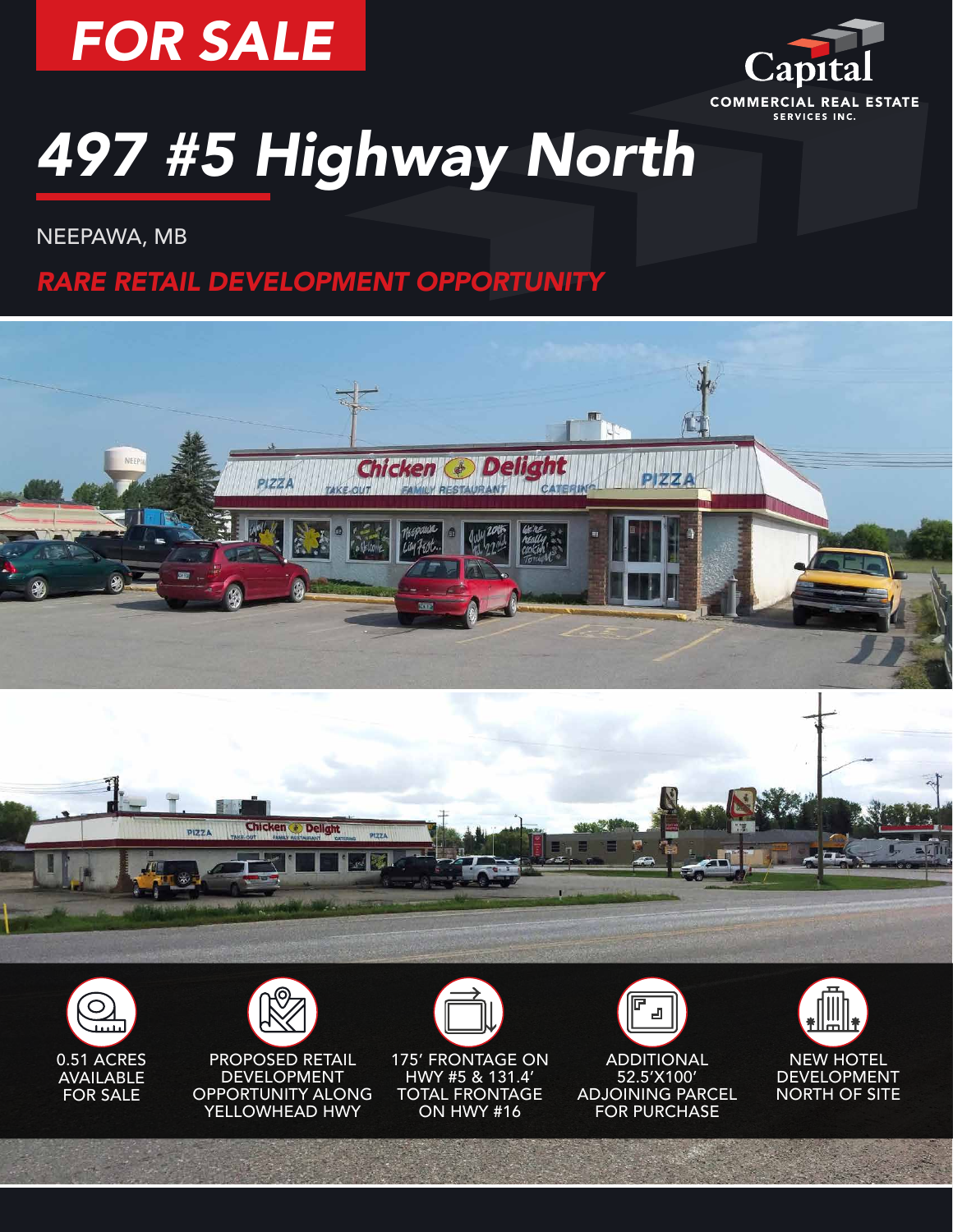# PROPERTY DETAILS

| LAND AREA $(+/-)$            | 0.51 acres                                                                                                              |
|------------------------------|-------------------------------------------------------------------------------------------------------------------------|
| <b>BUILDING AREA (+/-)</b>   | 3,195 sq. ft.                                                                                                           |
| <b>LEGAL DESCRIPTION</b>     | LOT 1 PLAN 40134 NLTO EXC: ALL MINES, MINERALS AND GRAVEL<br>IN TRANSFERS 140991 AND 158073 NLTO IN SW 1/4 33-14-15 WPM |
| <b>ZONING</b>                | CH - Commercial Hwy Zone                                                                                                |
| SITE COVERAGE RATIO          | 14.38%                                                                                                                  |
| <b>PROPERTY TAXES (2021)</b> | \$7,376.78                                                                                                              |
| <b>YEAR BUILT</b>            | 1979                                                                                                                    |
| <b>ROLL NUMBER</b>           | 155900.000                                                                                                              |
| <b>MUNICIPALITY</b>          | 437 - Town of Neepawa                                                                                                   |
|                              |                                                                                                                         |

SALE PRICE \$599,000



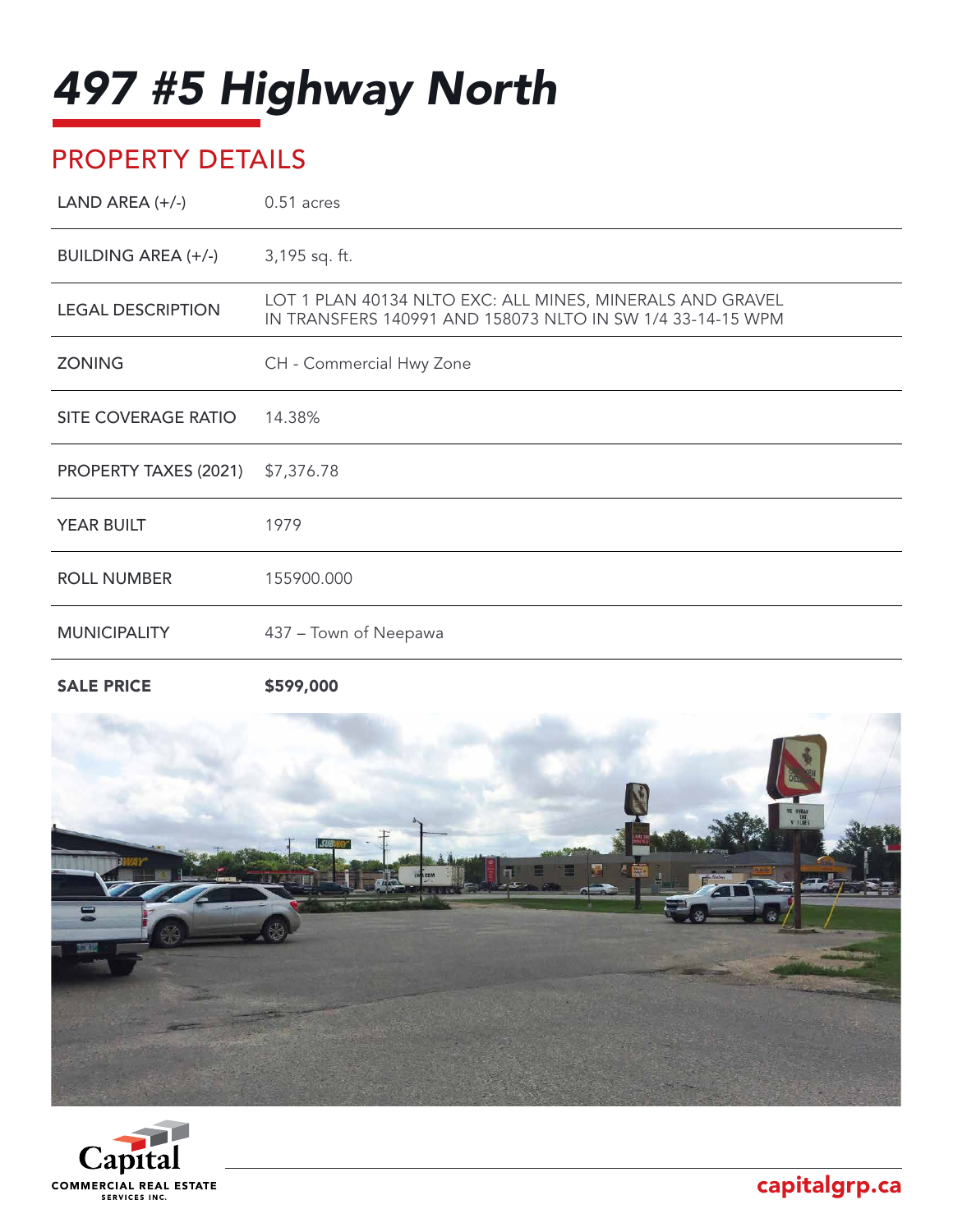# SITE AERIAL





capitalgrp.ca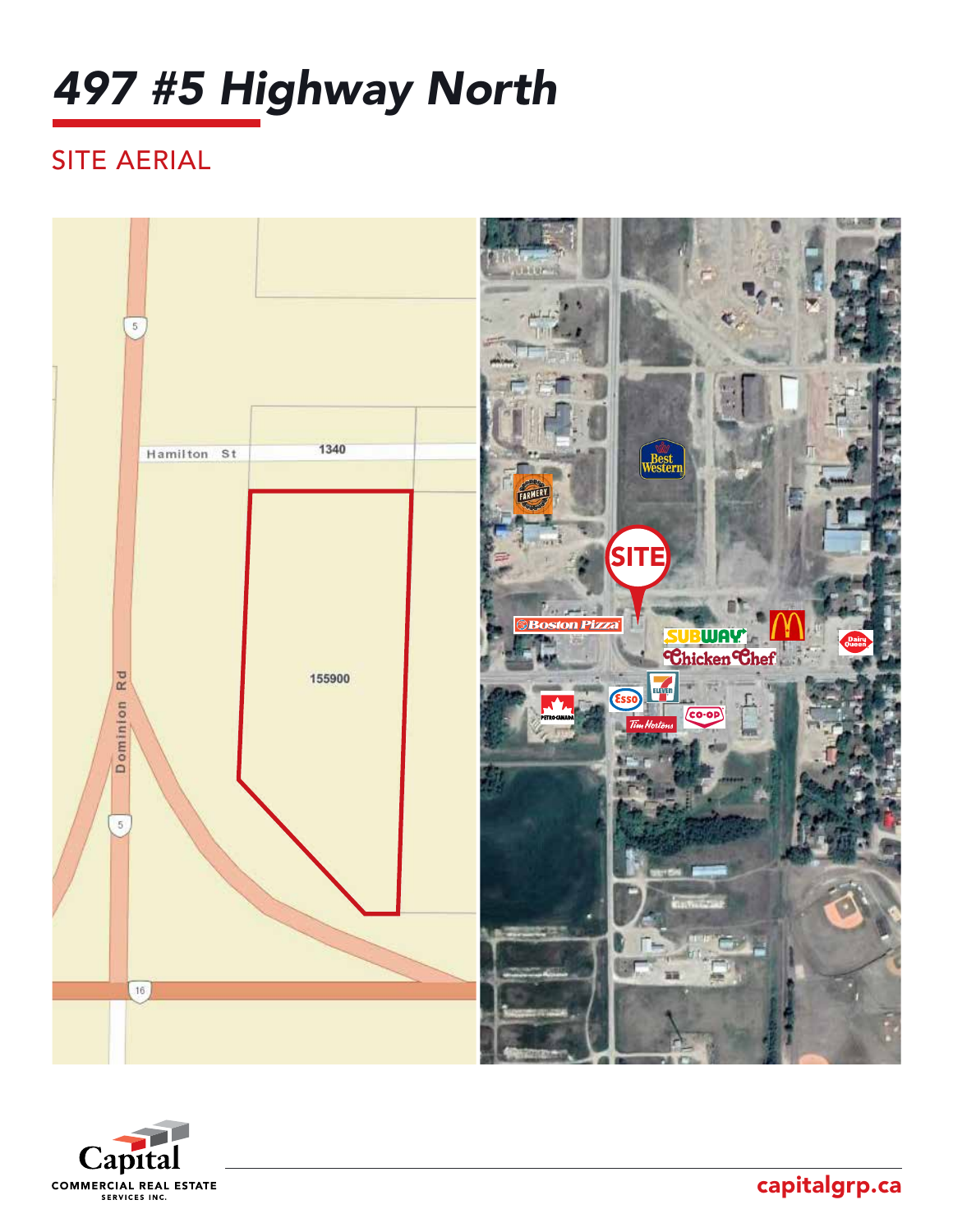# Neepawa, Manitoba

The town of Neepawa, located on Yellowhead Highway at the intersection of Highway 16 and 5, is a growing community with a population of 5,685 residents. Neepawa's culturally diverse workforce supports a regional economy built namely on agriculture, logistics, manufacturing, healthcare and wholesale trade sectors.

Neepawa serves as a major agricultural and manufacturing employer for the town and its surrounding areas. Hylife Ltd., Canada's largest pork producer, made home in Neepawa's thriving agriculture sector as one of its major employers. Between 2011-2016, Neepawa's manufacturing sector grew 22.7%.

With its long-standing reputation of inclusivity and strong community supports for local businesses and its main economic industries, Neepawa continues to be a central retail trading area for over 15,000 people.

## QUICK FACTS

#### **ECONOMY**



Central trading area for over *15,000* people

### POPULATION



Currently *5,685* (2021) with a median growth rate of *22.3%* since 2016

### HOUSING



Average house price is *\$221,776*  with *1,605* home owners and *435* renters

**CONSTRUCTION** 



Commercial building permits value total *\$23M*



EMPLOYMENT

**h** Current unemployment rate of *5.1%* with *70.5%* of the total labour force employed or actively seeking work

#### AGE GROUP



Majority age group  $\frac{1}{1}$ llll between 35 to 39 years old with *62%* of population in the working age range of 15 to 64 years old

#### **TRANSPORTATION**



INCOME

 $\simeq$ ු ර

> Over *72%* of residents use a vehicle as their main mode of transportation

Current average household income for Neepawa is *\$92,641*

### PROFESSIONAL SECTOR



Over *50%* of employed residents work in agriculture, manufacturing and healthcare fields

*ArcGis, 2020. Town of Neepawa. Statistics Canada. 2016 Census. Statistics Canada. 2021 Census.*



capitalgrp.ca